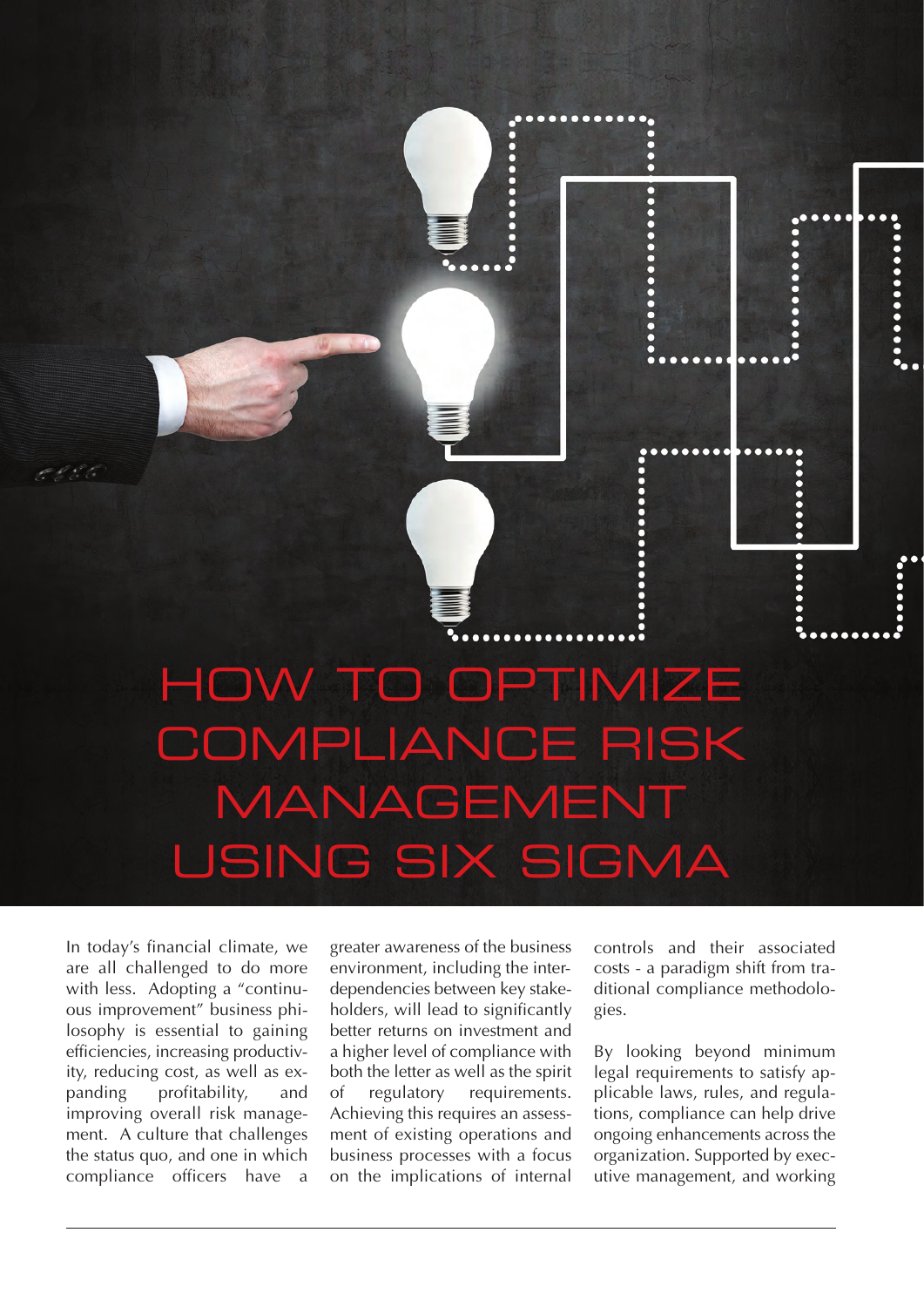closely with the lines of business and other support functions, compliance officers should take a leadership role to ensure that ethics and compliance become engrained as part of the corporate culture and that regulations are embedded in business routine in an efficient and effective manner, in so doing, protecting the organization while maximizing risk reward by ensuring that the risks taken are the risks intended.

Making compliance a best practice strategy means alignment across the organization of people, processes, and technology. This is achieved through the adoption of a new risk mindset that goes beyond problem avoidance to continuously examine existing business practices and create new ways to improve operations that will result in enhanced processes, and improved customer experience. To this end, training compliance staff to apply Six Sigma can open new opportunities for assessing internal processes. Specifically, Six Sigma can be adopted to drive the evolution of compliance risk management capabilities from event driven actions to a proactive regimen that advances business activities. By recognizing both the down side of risk management that is concerned with loss mitigation, as well as the benefits of maximizing efficiencies to create a culture of performance based on shared accountability, compliance can serve as a valuable instrument to garner trust and aid in exceeding stakeholder expectations.



Six Sigma, a quality control and customer-focused methodology, was first introduced in the 1980s. The name refers to six standard deviations from the mean, a quality goal of reducing defects by 99.9997%, or striving for no more than 3.4 defects per million opportunities. It has evolved over the past three decades to combine effective quality control with financial efficiency by helping management detect non-value processes that can be eliminated, thereby increasing the organization's bottom line.

Six Sigma thinking provides the discipline to study institutional processes and internal controls, inclusive of compliance requirements, from the vantage of all involved stakeholders and beneficiaries. In addition, the application of a risk-based methodology provides the combined framework for systems thinking whereby the whole is greater than the sum of its parts. Ultimately, value is derived from properly managing the delicate balance of the regulatory mandates, legal requirements, and internal audit standards to ensure products and services offered by a bank are in compliance with governing laws, rules, regulations, and internal policies and procedures, while at the same time appreciating line of business objectives to grow revenue, operation's role in supporting day to day production demands, customer's interests in realizing the best possible service at the lowest price, as well as shareholder's expectations of earning a fitting return on their investment.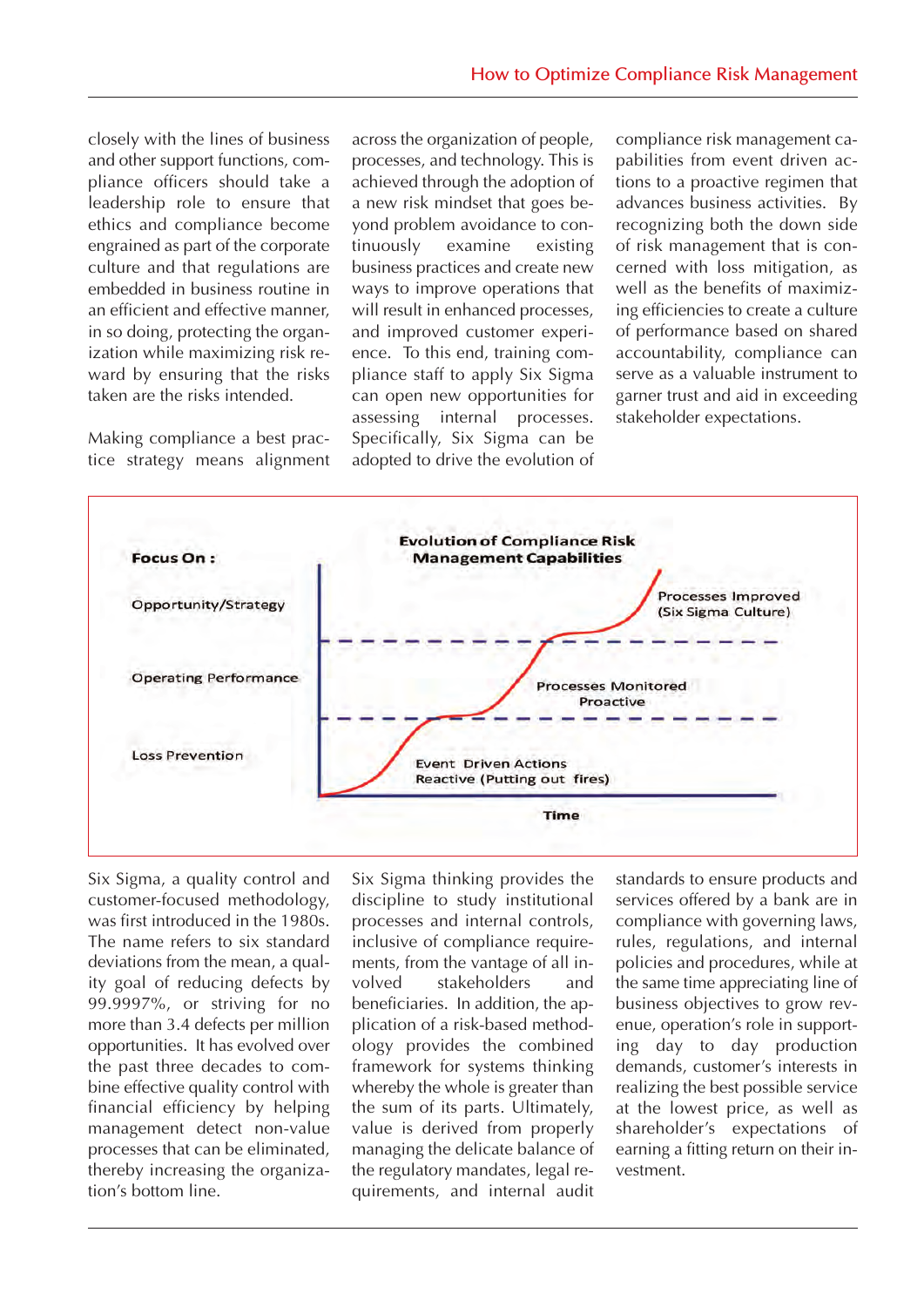While some regulations are zero tolerant, meaning no exceptions, other regulations provide some leeway, understanding that 100% compliance may not be practicable. Of course, the objective is always to ensure full compliance, but human error or system failures can result in isolated inconsistencies. The value proposition lies in the assessment of risks and controls from the lens of all stakeholders to achieve a balanced risk-reward. By way of example, if processes are overly controlled, they may lead to high regulatory compliance, but could be costly to achieve and negatively impact business, including customer satisfaction; the end result may not be favorable for business. While mindful of regulatory expectations, the objective should be to ensure that compliance is good for business, in so doing, understanding the upside of risk management, and maintaining a customer focus. At its core, compliance must be values driven, exacting that business be carried out with uncompromised ethics and a commitment to the highest level of quality.

Promoting an environment of continuous improvement that is customer focused, providing the right service to the right customer at the right price, is consistent with the principles of Six Sigma. Six Sigma uses a DMAIC (Define, Measure, Analyze, Improve, and Control) methodology to concentrate on internal processes, utilizing tools to quantify and measure performance and eliminate defects, to strengthen overall business practices. The key elements of DMAIC are summarized below as well as their application to Compliance Risk Management.

| <b>Six Sigma Approach</b> |                                                                                                                                                                                                                                             | <b>Compliance Risk Management Application</b>                                                                                                                                                  |
|---------------------------|---------------------------------------------------------------------------------------------------------------------------------------------------------------------------------------------------------------------------------------------|------------------------------------------------------------------------------------------------------------------------------------------------------------------------------------------------|
| Define                    | Establish the boundaries, map the processes,<br>and understand the business objectives of a<br>specific project, including the critical quality<br>characteristics and customer needs.                                                      | Identify applicable laws, rules, and regulations,<br>as well as associated critical processes, activi-<br>ties, and internal controls.                                                         |
| Measure                   | Create process maps and identify critical<br>quality characteristics and measure defects<br>currently generated relative to those<br>processes. This involves collecting baseline<br>data on defects and possible causes.                   | Measure elements defining the inherent and<br>residual risk; understand workflow and related<br>processes taking into consideration the needs<br>and objectives of stakeholders.               |
| Analyze                   | Document baseline performance, analyze<br>results, explore potential causes, collect fur-<br>ther data and use statistical methods to<br>quantify cause and affect relationship and<br>look for opportunities for process improve-<br>ment. | Assess quantifiable data to understand the na-<br>ture of the issue as well as explore systemic<br>strengths and weaknesses to identify solutions<br>that address noted areas for enhancement. |
| Improve                   | Understand the factors and root causes that<br>impact the processes and initiate actions to<br>minimize the impact of these factors and en-<br>hance processes.                                                                             | Address gaps as well as proactively initiate ef-<br>forts to enhance existing processes, resulting in<br>increased efficiency and effectiveness.                                               |
| Control                   | Prepare and document standard practices,<br>monitor performance, create process for up-<br>dating procedures, and summarize and<br>communicate results and recommend future<br>plans.                                                       | Monitor risk indicators and report potential vio-<br>lations and problems as well as opportunities for<br>further enhancements.                                                                |